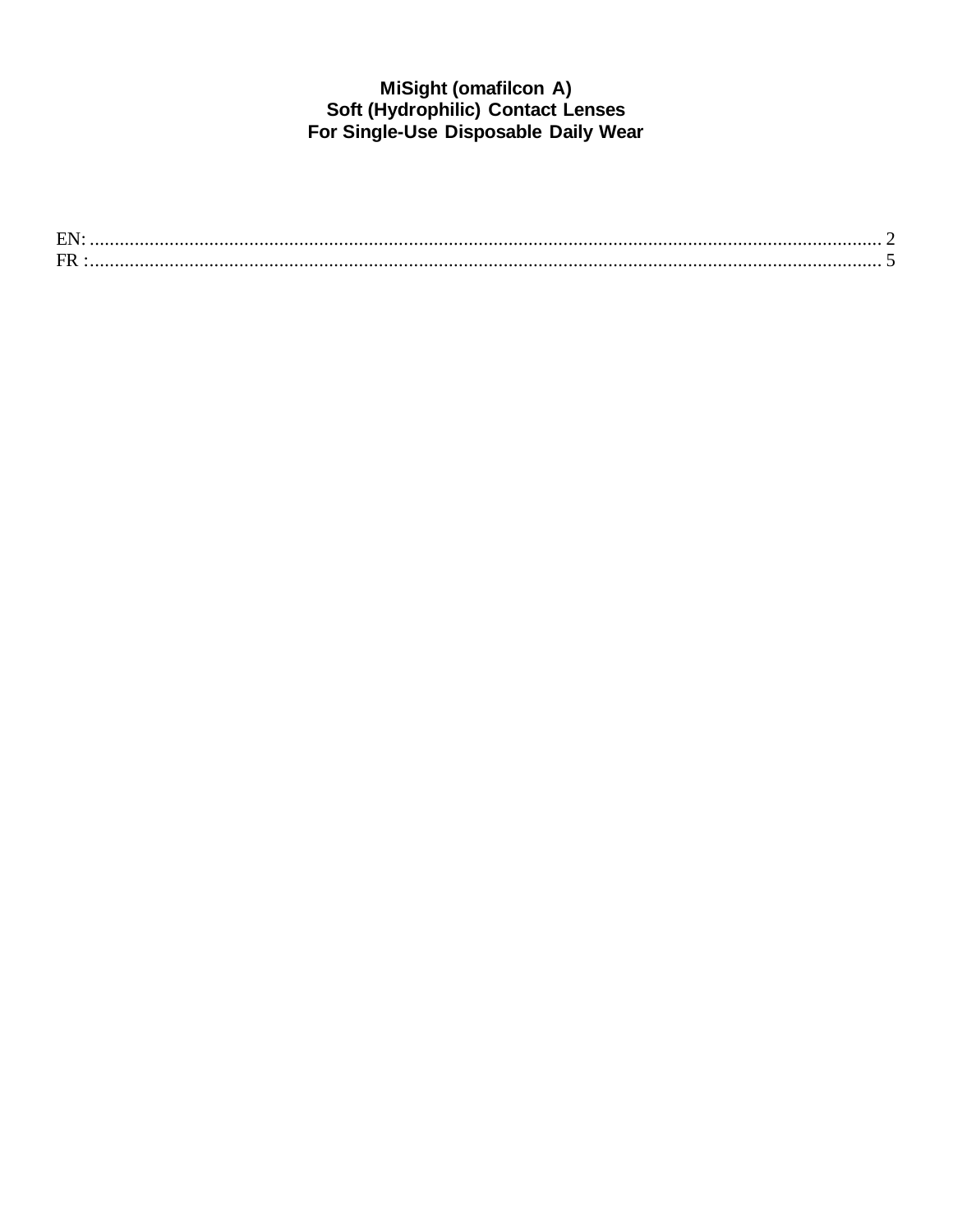# <span id="page-1-0"></span>**MiSight (omafilcon A) Soft (Hydrophilic) Contact Lenses For Single-Use Disposable Daily Wear**

**IMPORTANT:** Please read carefully and keep this information for future use. This package insert is intended for the eye care practitioner, but should be made available to patients upon request. The eye care practitioner should provide the patient with the patient instructions that pertain to the patient's prescribed lens.

# **SYMBOLS KEY:**

The following symbols may appear on the label or carton.

| <b>SYMBOL</b>    | <b>DEFINITION</b>                                                                                         |  |
|------------------|-----------------------------------------------------------------------------------------------------------|--|
| only             | Caution: Federal (USA) law restricts this device to sale<br>by or on the order of a licensed practitioner |  |
|                  | See Instructions for Wearers                                                                              |  |
|                  | Use by Date<br>(expiration date)                                                                          |  |
| <b>LOT</b>       | Batch Code                                                                                                |  |
| <b>STERILE I</b> | Sterile using Steam Heat                                                                                  |  |
|                  | Manufacturer                                                                                              |  |
| EC<br><b>REP</b> | Authorized representative in the European Community                                                       |  |
|                  | Do not use if package is damaged                                                                          |  |
|                  | Consult instructions for use / consult electronic<br>instructions for use                                 |  |
|                  | Do not re-use                                                                                             |  |
|                  | Date of manufacture                                                                                       |  |

## **CAUTION: FEDERAL LAW RESTRICTS THIS DEVICE TO SALE BY OR ON THE ORDER OF A LICENSED PRACTITIONER.**

## **DESCRIPTION**

**MiSight** (omafilcon A) Contact Lenses are designed for myopia control and vision correction.

The lenses are made from a material containing 60% water and 40% omafilcon A, consisting of 2-hydroxy-ethylmethacrylate and 2-methacryloxyethyl phos-phorycholine polymers cross-linked with ethyleneglycol dimethacrylate. The lens material has a permanently fixed tint using Vat Blue 6, which is added to make the lens more visible for handling.

## **MiSight** contact lenses parameters:

| o Diameter:         | 13.0 mm to 15.5 mm                      |
|---------------------|-----------------------------------------|
| ○ Base Curve:       | 8.00 mm to 9.50 mm                      |
| ○ Center Thickness: | 0.08 mm to 0.14 mm (dependent on power) |
| ⊙ Powers:           | $-6.00D$ to $-0.25D$ , $+0.25$ steps    |

The physical/optical properties of the lens are:

| $\circ~$ Refractive Index: |  | 1.40 at $25^{\circ}$ C |
|----------------------------|--|------------------------|
|                            |  |                        |

|  | ○ Light Transmittance: | >90% |
|--|------------------------|------|
|  |                        |      |

- o Water Content 60% ± 2%<br>
⊙ Oxygen Permeability (Dk) 21 x 10<sup>-11</sup>
- $\circ$  Oxygen Permeability (Dk)  $/cm<sup>2</sup>/sec)$  ml  $Q<sub>2</sub>/ml$  x mm Hg) (Polarographic FATT method)

## **Call our Customer Service Department at (800) 341-2020 for current availability**

# **ACTIONS**

When placed on the cornea in its hydrated state, the **MiSight** (omafilcon A) Soft (Hydrophilic) Contact Lens acts as a refracting medium to focus light rays on the retina.

# **INDICATIONS FOR USE**

MiSight (omafilcon A) Soft Contact Lenses for Myopia Control are indicated for the correction of ametropia (myopia and hyperopia) in aphakic and non-aphakic persons with non-diseased eyes in powers from -20.00D to +2.00 diopters. The lenses may be worn by persons who exhibit astigmatism of -2.00 diopters or less that does not interfere with visual acuity.

MiSight (omafilcon A) Soft Contact Lenses for Myopia Control may reduce the rate of myopia progression in children (6-18) and correct ametropia. Reduction of myopia progression was observed in children with wearing time of 12 hours (8-16 hours) per day, 6.4 days (5-7) per week in a clinical study. Permanent myopia control after lens treatment is discontinued is not supported by clinical studies.

MiSight (omafilcon A) Soft Contact Lenses for Myopia Control may provide improved comfort for contact lens wearers who experience mild discomfort or symptoms related to dryness during lens wear associated with Evaporative Tear Deficiency or from Aqueous Tear Deficiency (non-Sjogren's only).

MiSight (omafilcon A) Soft Contact Lenses for Myopia Control are indicated for single use daily disposable wear. When prescribed for daily disposable wear, the lens is to be discarded after each removal.

## **CONTRAINDICATIONS**

Do not use the **MiSight** lens when any of the following conditions exist:

- o Previously diagnosed primary Sjogrens Syndrome Tear Deficiency and Autoimmune Connective Tissue Disease which may involve secondary Sjogrens syndrome. Such conditions include rheumatoid arthritis, polyarthritis, Wegener's granulomatosis, systemic lupus erythematosus, systemic sclerosis, primary biliary cirrhosis, and mixed connective tissue disease.
- o Acute and subacute inflammation or infection of the anterior chamber of the eye.
- o Any eye disease, injury, or abnormality that affects the cornea, conjunctiva, or eyelids.
- o Severe insufficiency of lacrimal secretion (dry eyes).
- o Corneal hypoesthesia (reduced corneal sensitivity), if not aphakic.
- o Any systemic disease that may affect the eye or be exaggerated by wearing contact lenses.
- o Allergic reactions of ocular surfaces or adnexa that may be induced or exaggerated by wearing contact lenses or use of contact lens solutions.
- o Any active corneal infection (bacterial, fungal, or viral).
- o If eyes become red or irritated.
- o The patient is unable to follow lens care regimen or unable to obtain assistance to do so.

# **WARNINGS**

## **Adult supervision of children to ensure proper user compliance for lens insertion, wear and removal is recommended.**

Patients were not studied who exceed the conditions characterized by

any of the following diagnostic parameters:

- o Rose Bengal staining > 12 on a scale of 18
- o Fluorescein staining >12 on a scale of 15
- o Meibomian gland dysfunction >3 on a scale of 0-4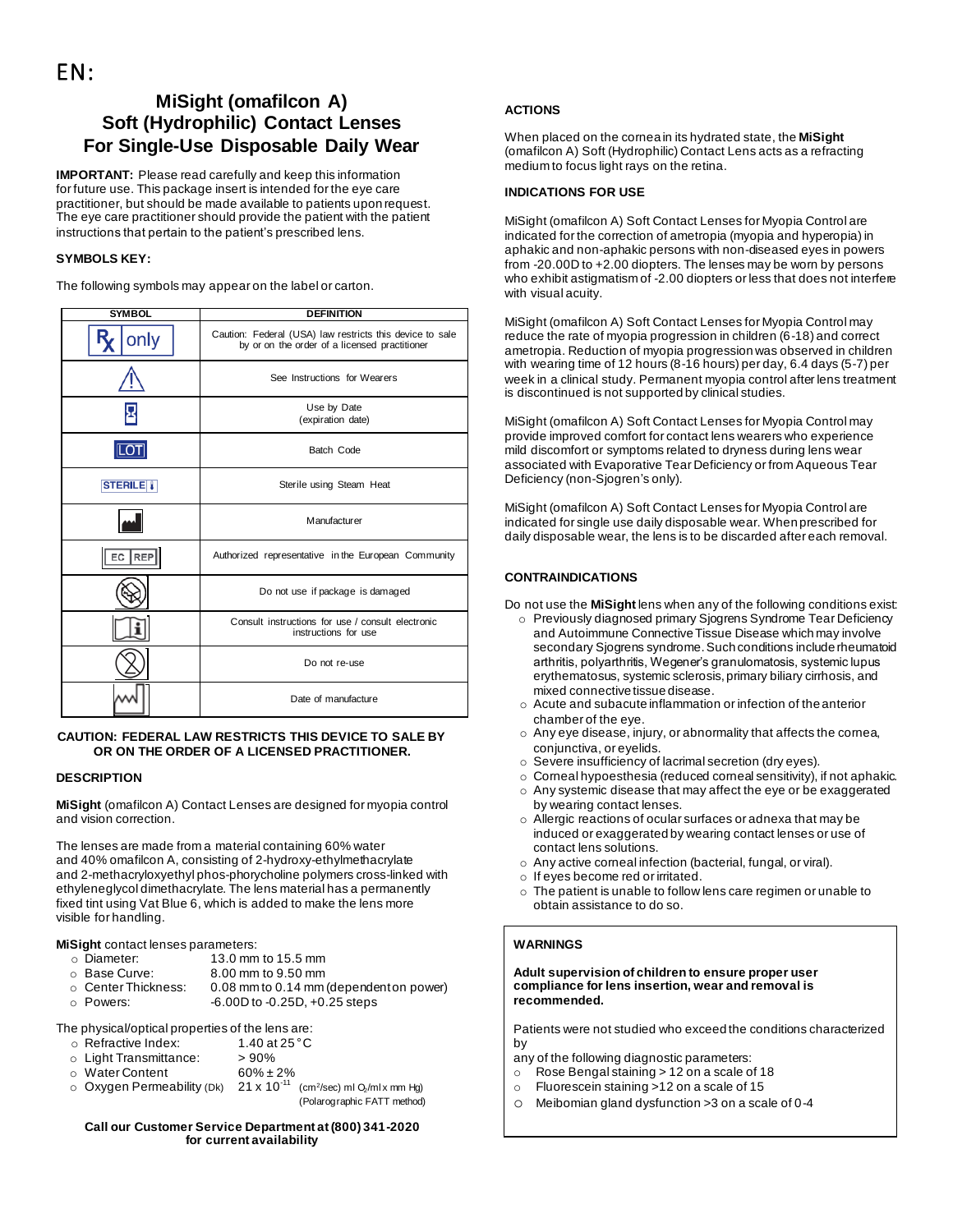## **Patients should be advised of the following warnings pertaining to contact lens wear:**

- o PROBLEMS WITH CONTACT LENSES AND LENS CARE PRODUCTS COULD RESULT IN SERIOUS INJURY TO THE EYE. Patients should be cautioned that proper use and care of the contact lenses and lens care products, including lens cases, are essential for the safe use of these products. It is essential that patients follow their eye care practitioner's directions and all labeling instructions for proper use of lenses and lens care products. Patients should fill their lens case with fresh solution every time they store their lenses, and never reuse solution. Additionally, they should clean and rinse their lens case between uses as recommended by their eye care practitioner. Eye problems, including corneal ulcers, can develop rapidly and lead to **loss of vision**.
- $\circ$  The result of a study<sup>1</sup> indicate the following:
	- The overall annual incidence of ulcerative keratitis in daily wear contact lens users is estimated to be about 4.1 per 10,000 persons and about 20.9 per 10,000 persons in extended wear contact lens users.
	- b. The risk of ulcerative keratitis is 4 to 5 times greater for extended wear contact lens users than for daily wear users. When daily wear users who wear their lenses overnight and extended wear users who wear their lenses on a daily basis are excluded from the comparison, the risk among extended wear users are 10 to 15 times greater than among daily wear users.
	- c. When daily users wear their lenses overnight (outside the approved indication), the risk of ulcerative keratitis is 9 times greater than among those who do not wear them overnight.
	- The overall risk of ulcerative keratitis may be reduced by carefully following directions for lens care, including cleaning the lens case.
	- e. The risk of ulcerative keratitis among contact lens users who smoke is estimated to be 3 to 8 times greater than among non-smokers.
	- f. If patients experience eye discomfort, excessive tearing, vision changes, redness of the eye or other problems, they should be instructed to immediately remove their lenses and promptly contact their Eye Care Practitioner. It is recommended that contact lens wears see their Eye Care Practitioner routinely as directed.

*<sup>1</sup>NewEnglandJournalofMedicine,September21,1989;321(12),pp.773-783*

## **PRECAUTIONS**

## **Special Precautions for Eye Care Practitioners**

- o Due to the small numbers of patients enrolled in clinical investigation of lenses, all refractive powers, design configurations, or lens parameters available in the lens material are not evaluated in significant numbers. Consequently, when selecting an appropriate lens design and parameters, the eye care practitioner should consider all characteristics of the lens that can affect lens performance and ocular health, including oxygen permeability, wettability, central and peripheral thickness, and optic zone diameter.
- o The potential impact of these factors on the patient's ocular health should be carefully weighed against the patient's need for refractive correction; therefore, the continuing ocular health of the patient and lens performance on the eye should be carefully monitored by the prescribing eye care practitioner.
- o Aphakic patients should not be fitted with any **MiSight** contact lenses until the determination is made that the eye has healed completely.
- o Fluorescein, a yellow dye, should not be used while the lenses are on the eyes. The lenses absorb the dye and become discolored. Whenever fluorescein is used in the eyes, the eyes should be flushed with a sterile saline solution that is recommended for in-eye use.
- $\circ$  Before leaving the eye care practitioner's office, the patient should be able to promptly remove the lenses or should have someone else available who can remove the lenses for him or her.
- o Eye care practitioners should instruct the patient to remove the lenses immediately if the eye becomes red or irritated.

Eye care practitioners should carefully instruct patients about the following care regimen and safety precautions:

- o Do not use saliva or anything other than the recommended solutions for lubricating or wetting lenses.
- o If the lens sticks (stops moving) on the eye, follow the recommended directions on Care for a Sticking Lens. The lens should move freely on the eye for the continued health of the eye. If non-movement of the lens continues, the patient should be instructed to **immediately** consult his or her eye care practitioner.
- o Always wash and rinse hands before handling lenses. Do not get cosmetics, lotions, soaps, creams, deodorant, or sprays in the eyes or on the lenses. It is best to put on lenses before putting on makeup. Water-based cosmetics are less likely to damage lenses than oil-based products.
- o Do not touch the contact lenses with the finger or hands if the hands are not free of foreign materials, as lens damage may occur.
- o Carefully follow the handling, insertion, removal, cleaning, and wearing instructions in the Patient Instructions for **MiSight** contact lenses and those prescribed by the eye care practitioner.
- o Never wear lenses beyond the period recommended by the eye care practitioner.
- $\circ$  If aerosol products such as hairspray are used while wearing lenses, exercise caution and keep eyes closed until the spray has settled.
- o Always handle lenses gently and avoid dropping them.
- o Avoid all harmful or irritating vapors and fumes while wearing lenses.
- o Ask the eye care practitioner about wearing the lenses during sporting activities.
- o Lenses prescribed on a daily disposable wearing schedule should always be discarded when removed at the end of the wearing day.
- o Inform the doctor (health care practitioner) about being a contact lens wearer.
- o Never use tweezers or other tools to remove lenses from the lens container unless specifically indicated for that use. Pour the lens into your hand.
- o Do not touch the lens with fingernails.
- o Always contact the eye care practitioner before using any medicine in the eyes.
- o Always inform the employer of being a contact lens wearer. Some jobs may require use of eye protection equipment or may require that the patient not wear contact lenses.
- o As with any contact lens, follow-up visits are necessary to assure the continuing health of the patient's eyes. The patient should be instructed as to a recommended follow-up schedule.

## **ADVERSE REACTIONS**

The patient should be informed that the following problems may occur:

- o Eyes stinging, burning, or itching (irritation), or other eye pain.
- o Comfort is less than when the lens was first placed on the eye.
- o Feeling that something is in the eye such as a foreign body or a scratched area.
- o Excessive watering (tearing) of the eyes.
- o Unusual eye secretions.
- o Redness of the eyes.
- $\circ$  Reduced sharpness of vision (poor visual acuity).
- o Blurred vision, rainbows, or halos around objects.
- o Sensitivity to light (photophobia).
- o Dry eyes.

If the patient notices any of the above, he or she should be instructed to:

- o **Immediately remove the lenses.**
- o If the discomfort or the problem stops, then look closely at the lens. If the lens is in some way damaged, do not put the lens back on the eye. If the problem continues,do not put the lens back on your eye; **immediately remove the lenses and consult the eye care practitioner**.

When any of the above problems occur, a serious condition such as infection, corneal ulcer, neovascularization, or iritis may be present. The patient should be instructed to **keep the lens off the eye and seek immediate** professional identification of the problem and prompt treatment to avoid serious eye damage.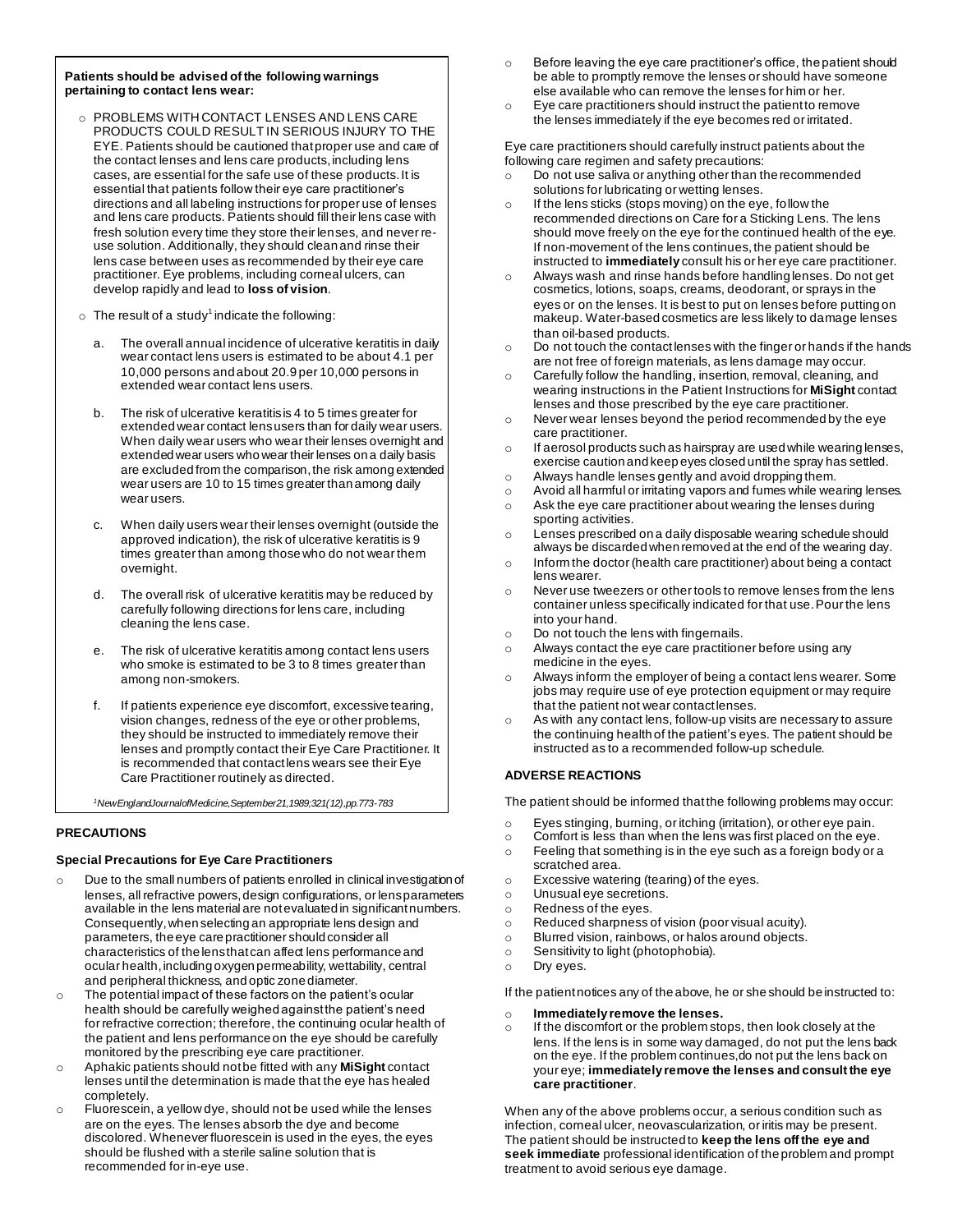## **FITTING**

Conventional methods of fitting contact lenses apply to all **MiSight** contact lenses. For a detailed description of the fitting techniques, refer to the **MiSight** Professional Fitting and Information Guide, copies of which are available from:

> CooperVision, Inc. 711 North Road Scottsville, New York 14546 1-800-341-2020

www.coopervision.com

## **WEARING SCHEDULE**

**The wearing and replacement schedules should be determined** 

**by the eye care practitioner.** Patients tend to over-wear the lenses initially. The eye care practitioner should emphasize the importance of adhering to the initial maximum wearing schedule. Regular check-ups, as determined by the eye care practitioner are also extremely important.

CooperVision recommends that all **MiSight** lenses be discarded and replaced with a new lens on a daily basis.

DAILY DISPOSABLE WEAR: (less than 24 hours, while awake). The maximum suggested wearing time is:

| <b>DAY</b> | Hours | Day | Hours            |
|------------|-------|-----|------------------|
|            | 6     |     | 12               |
|            | я     | 5   | 14               |
|            | 10    | ี   | All waking hours |

While patients who experience discomfort and related dry eye symptoms during lens wear arising from Evaporative Tear Deficiency or from Aqueous Tear Deficiency (non-Sjogren's only) may wear these lenses with improved comfort compared to other soft (hydrophilic) contact lenses, their wearing time may be less than it would if they did not have dry eye symptoms.

Studies have not been conducted to show that these soft contact lenses are safe to wear during sleep

## **LENS CARE DIRECTIONS**

- o The patient should always have a spare pair of lenses at all times
- o Always wash, rinse, and dry hands before handling contact lenses. o Do not use saliva or anything other than the recommended
- solutions for lubricating or rewetting. Do not put lenses in the mouth. o Eyecare practitioner should review with the patient that cleaning
- or disinfection is not needed with disposable lenses. Patients should always dispose of the lenses when they are removed and have replacement lenses or spectacles available.
- o Eyecare practitioners may recommend a lubricating/rewetting solution which can be used to wet (lubricate) lenses while they are being worn to make them more comfortable.

## **CARE FOR A DRIED OUT (DEHYDRATED) LENS**

If any **MiSight** lens is exposed to air while off the eye, it may become dry and brittle. In this event, simply dispose of the lens and replace with a fresh one.

## **CARE FOR A STICKING (NONMOVING) LENS**

If the lens sticks (stops moving or cannot be removed), the patient should be instructed to apply 2 to 3 drops of the recommended lubricating or rewetting solution directly to the eye and wait until the lens begins to move freely on the eye before removing it. If non-movement of the lens continues more than 5 minutes, the patient should immediately consult the eye care practitioner.

## **EMERGENCIES**

The patient should be informed that if chemicals of any kind (household products, gardening solutions, laboratory chemicals, etc.) are splashed into the eyes, the patient should: FLUSH THE EYES IMMEDIATELY WITH TAP WATER AND IMMEDIATELY CONTACT THE EYE CARE PRACTITIONER OR VISIT A HOSPITAL EMERGENCY ROOM WITHOUT DELAY.

## **\*PROVIDES ALL DAY COMFORT**

For information on the original 3 month study of lens comfort in dry eye patients, please refer to the Clinical Test Results section of the Professional Fitting and Information Guide or refer to Lemp MA *et al.* Omafilcon A (Proclear) soft contact lenses in a dry-eye population. *CLAO J*, 1999; 25 (1): 40-47

A two week study of 50 subjects was conducted for the purpose of evaluating comfort and wearing time for Proclear® soft contact lenses. Comfort was measured using a 10 point scale where 0 was extremely uncomfortable and 10 was extremely comfortable. A grade was obtained for each of the following Comfort, Dryness, frequency of symptoms, overall satisfaction with existing lenses, and lens preference.

Base line values for comfort with pre-study lenses ranged between 6 and 6.7 on the 10 point scale. 32% of patients found their existing lenses to be comfortable at the end of the day. Study results found that the average comfort rating for Proclear® lenses was >8 out of 10. A higher proportion of the patients found Proclear lenses to be comfortable at the end of the day (91.5% found Proclear comfortable at the end of the day). The values for Proclear® were statistically different compared to the baseline values collected from the control lenses. As in this study, individual results may vary.

Reference: Hall, B. (2002). Can a Dry Eye Test Predict Soft Contact Lens Use? Contact Lens Spectrum August 2002

## **HOW SUPPLIED**

Each lens is supplied sterile in a blister containing buffered saline solution. The blister is labeled with the base curve, diameter, dioptric power, manufacturing lot number, and expiration date of the lens.

#### *DO NOT USE IF THE BLISTER IS BROKEN OR THE SEAL HAS BEEN DAMAGED*

## **REPORTING OF ADVERSE REACTIONS**

All serious adverse experiences and adverse reactions observed in patients wearing any **MiSight** contact lens or experienced with the lenses should be reported to:



Attn: Product Services 711 North Road Scottsville, New York 14546 (800) 341-2020 [www.coopervision.com](http://www.coopervision.com/)

PI01199\_Rev B

March 2022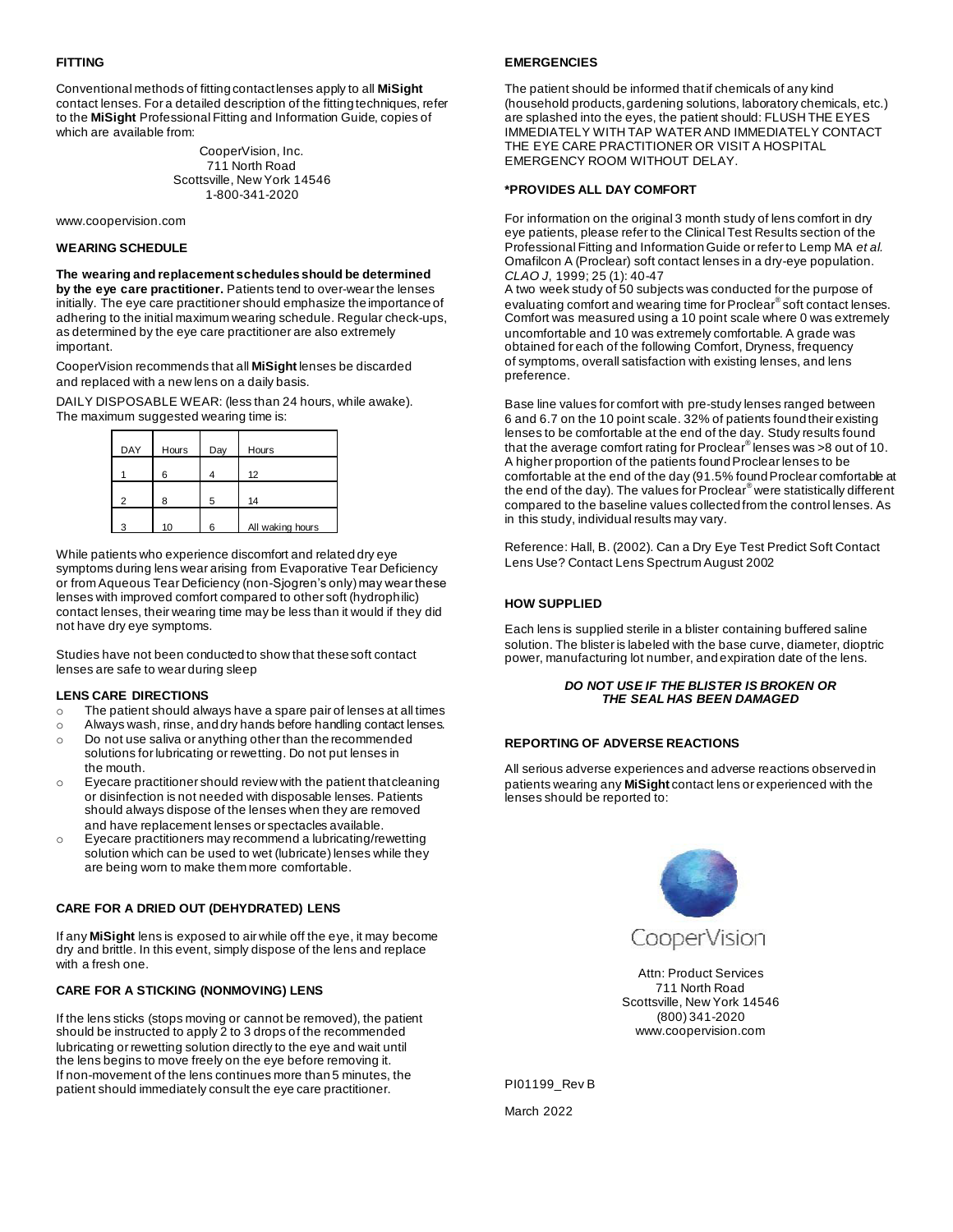## **Appeler notre service après-vente au (800) 341-2020 pour connaître les disponibilités actuelles.**

# <span id="page-4-0"></span>**MiSight (omafilcon A) Lentilles cornéennes souples (hydrophiles) jetables, à usage unique, à port quotidien**

**IMPORTANT :** Veuillez lire attentivement ces renseignements et les conserver pour une utilisation ultérieure. Cette notice de produit est destinée aux spécialistes des soins oculaires, mais doit être mise à la disposition des patients sur demande. Le spécialiste des soins oculaires doit fournir au patient les instructions concernant les lentilles qui lui ont été prescrites.

# **LÉGENDE DES SYMBOLES :**

Les symboles suivants peuvent figurer sur l'étiquette ou la boîte.

| <b>SYMBOLE</b>    | <b>DÉFINITION</b>                                                                                                                       |  |
|-------------------|-----------------------------------------------------------------------------------------------------------------------------------------|--|
| only              | Attention : Aux États-Unis, la loi fédérale n'autorise<br>la vente de ce dispositif que sur ordonnance ou par<br>un praticien autorisé. |  |
|                   | Voir les instructions destinées aux patients                                                                                            |  |
|                   | Date de péremption<br>(date d'expiration)                                                                                               |  |
|                   | Code de lot                                                                                                                             |  |
| <b>STERILE</b>    | Stérilisation à la chaleur humide                                                                                                       |  |
|                   | Fabricant                                                                                                                               |  |
| <b>REP</b><br>EC. | Représentant autorisé dans la Communauté européenne                                                                                     |  |
|                   | Ne pas utiliser si l'emballage est endommagé                                                                                            |  |
|                   | Consulter le mode d'emploi papier/électronique                                                                                          |  |
|                   | Ne pas réutiliser                                                                                                                       |  |
|                   | Date de fabrication                                                                                                                     |  |

## **ATTENTION : AUX ÉTATS-UNIS, LA LOI FÉDÉRALE N'AUTORISE LA VENTE DE CE DISPOSITIF QUE SUR ORDONNANCE OU PAR UN PRATICIEN AUTORISÉ.**

## **DESCRIPTION**

Les lentilles cornéennes **MiSight** (omafilcon A) sont conçues pour le contrôle de la myopie et la correction de la vision.

Les lentilles sont fabriquées à partir d'un matériau contenant 60 % d'eau et 40 % d'omafilcon A, composé de polymères de phosphorycholine 2-hydroxy-éthylméthacrylate et 2-méthacryloxyéthyl réticulés au diméthacrylate d'éthylèneglycol. Le matériau des lentilles a une teinte fixe permanente utilisant du « bleu de cuve 6 » (Vat Blue 6) qui est ajouté pour rendre les lentilles plus visibles pendant la manipulation.

Paramètres des lentilles cornéennes **MiSight** :

- 
- o Diamètre : 13,0 mm à 15,5 mm 8,00 mm à 9,50 mm
- o Épaisseur au centre : 0,08 mm à 0,14 mm (selon la puissance)
- $\circ$  Puissances : -6,00 D à -0,25 D, par incréments de +0,25

Propriétés physiques/optiques des lentilles :

| $\circ$ Indice de réfraction : | 1,40 à 25 °C |
|--------------------------------|--------------|
|                                |              |

- $\circ$  Facteur de transmission :  $> 90\%$
- $\circ$  Teneur en eau 60 %  $\pm$  2 %
- $\, \circ \,$  Perméabilité à l'oxygène (Dk)  $\,$  21 x 10 $^{11}$  (cm²/s) ml O $_{2}$ /ml $\times$ mm Hg)

(Méthode polarographique FATT)

## **ACTIONS**

Lorsqu'elle est placée sur la cornée dans son état hydraté, la lentille cornéenne (hydrophile) souple **MiSight** (omafilcon A) agit comme un milieu réfractant pour concentrer les rayons de la lumière sur la rétine.

# **INDICATIONS**

Les lentilles cornéennes souples MiSight (omafilcon A) pour le contrôle de la myopie sont indiquées pour la correction de l'amétropie (myopie et hypermétropie) chez les personnes aphaques et non aphaques ayant des yeux en bonne santé dans une puissance comprise entre -20,00 et +2,00 dioptries. Les lentilles peuvent être portées par des personnes atteintes d'astigmatisme de -2,00 dioptries ou moins, n'ayant aucun effet sur l'acuité visuelle.

Les lentilles cornéennes souples MiSight (omafilcon A) pour contrôle de la myopie peuvent réduire le taux de progression de la myopie chez les enfants (6 à 18 ans) et corriger l'amétropie. Une réduction de la progression de la myopie a été observée chez des enfants ayant porté les lentilles pendant 12 heures (8 à 16 heures) par jour, 6,4 jours (5 à 7 jours) par semaine dans le cadre d'une étude clinique. Le contrôle permanent de la myopie après l'arrêt du traitement avec les lentilles n'est pas suivi dans le cadre d'études cliniques.

Les lentilles cornéennes souples MiSight (omafilcon A) pour contrôle de la myopie peuvent améliorer le confort des porteurs qui souffrent d'un inconfort léger ou de symptômes de sécheresse oculaire lors du port de lentilles, associée à un déficit lacrymal par évaporation ou un déficit lacrymal aqueux (à l'exception des personnes atteintes du syndrome de Sjögren).

Les lentilles cornéennes souples MiSight (omafilcon A) pour contrôle de la myopie sont jetables, à usage unique et indiquées pour un port quotidien. Lorsqu'elles sont prescrites pour un port quotidien unique, les lentilles doivent être jetées après chaque retrait.

# **CONTRE-INDICATIONS**

Ne pas utiliser les lentilles **MiSight** dans les cas suivants :

- o Déficit lacrymal associé au syndrome de Sjögren primaire et maladie auto-immune du tissu conjonctif, préalablement diagnostiqués, pouvant entraîner un syndrome de Sjögren secondaire. Ces affections incluent l'arthrite rhumatoïde, la polyarthrite, la granulomatose de Wegener, le lupus érythémateux disséminé, la sclérose généralisée, la cirrhose hypertrophique de Hanot-Gilbert et la connectivite mixte.
- o Inflammation ou infection aiguë et subaiguë de la chambre antérieure de l'œil
- Toute maladie, lésion ou anomalie oculaire touchant la cornée, la conjonctive ou les paupières
- o Insuffisance sévère de la sécrétion lacrymale (sécheresse oculaire)
- o Hypoesthésie cornéenne (déficit de la sensibilité cornéenne), chez les personnes non aphaques
- o Toute maladie systémique pouvant toucher l'œil ou être aggravée par le port de lentilles cornéennes
- o Réactions allergiques des surfaces oculaires ou des annexes de l'œil pouvant être induites ou aggravées par le port de lentilles cornéennes ou l'utilisation de solutions pour lentilles cornéennes
- o Toute infection cornéenne active (bactérienne, fongique ou virale)
- o Rougeurs ou irritation des yeux
- o Patient incapable de suivre le protocole d'entretien des lentilles, ou de se faire aider dans cette tâche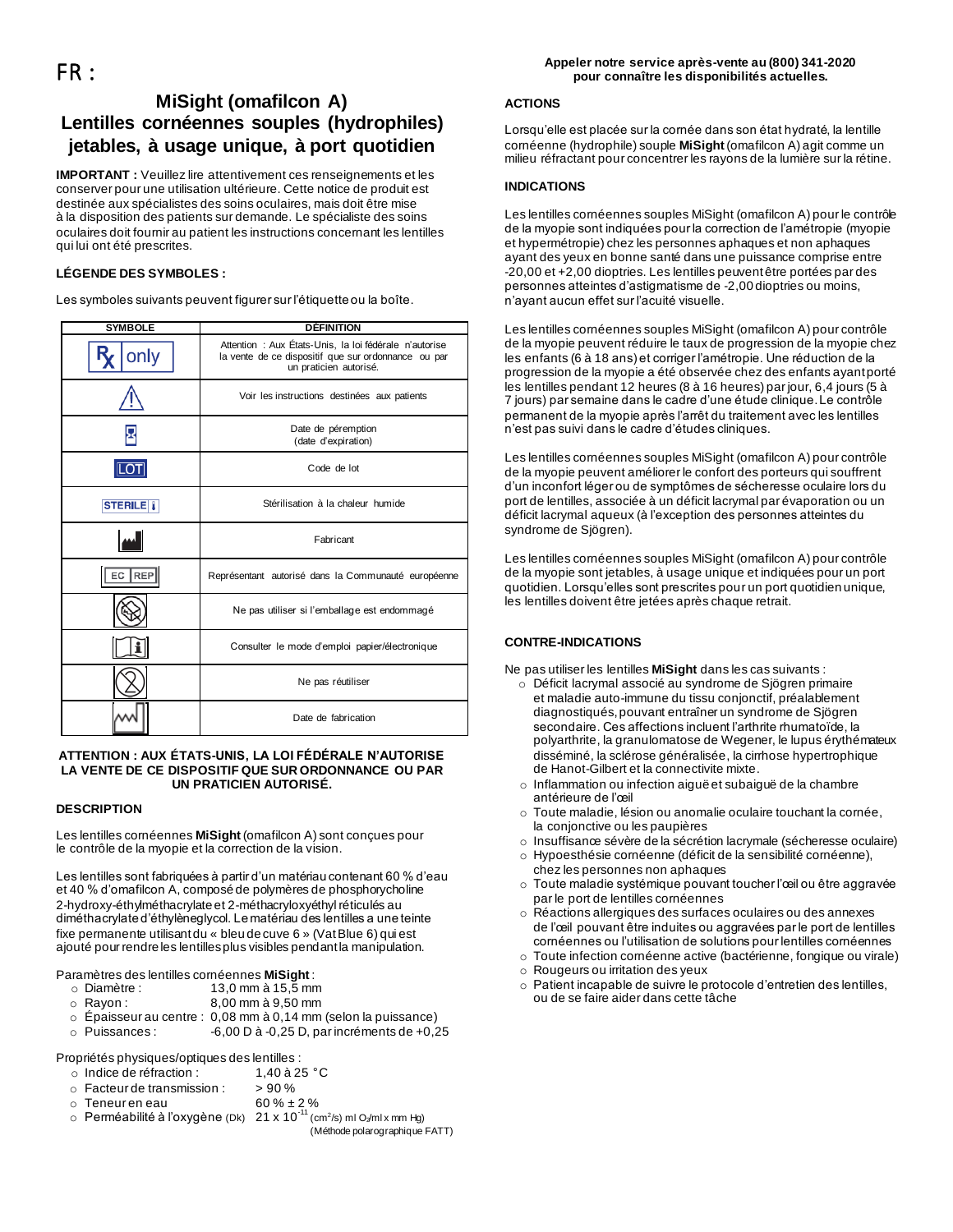# **AVERTISSEMENTS**

## **La surveillance des enfants par un adulte est recommandée pour s'assurer du respect des directives d'insertion, de port et de retrait des lentilles.**

Les patients qui dépassaient les conditions caractérisées par l'un des paramètres diagnostiques suivants n'ont pas fait l'objet d'études :

- o Coloration au rose Bengale > 12 sur une échelle de 18
- o Coloration à la fluorescéine > 12 sur une échelle de 15
- o Dysfonctionnement des glandes de Meibomius > 3 sur une échelle de 0 à 4

## **Les patients doivent être informés des avertissements suivants relatifs au port des lentilles cornéennes :**

- o TOUT PROBLÈME AVEC LES LENTILLES CORNÉENNES ET LES PRODUITS D'ENTRETIEN DES LENTILLES PEUT ENTRAÎNER DES LÉSIONS OCULAIRES GRAVES. Il faut avertir les patients que l'utilisation et l'entretien appropriés des lentilles cornéennes et des produits d'entretien des lentilles, y compris des étuis à lentilles, sont essentiels à l'utilisation sécuritaire de ces produits. Il est impératif que les patients suivent les conseils de leur spécialiste des soins oculaires et toutes les instructions d'étiquetage pour une utilisation correcte des lentilles et des produits d'entretien des lentilles. Les patients doivent remplir leur étui à lentilles avec une solution fraîche chaque fois qu'ils les font tremper, et ne jamais réutiliser la solution. En outre, ils doivent nettoyer et rincer l'étui à lentilles entre chaque utilisation, conformément aux conseils de leur spécialiste de soins oculaires. Des problèmes oculaires, y compris des ulcères de la cornée, peuvent se développer rapidement et entraîner une **perte de la vision**.
- $\,\circ\,$  Le résultat d'une étude $^1$ a conclu ce qui suit :
	- a. L'incidence annuelle globale de la kératite ulcéreuse chez les porteurs de lentilles cornéennes à port quotidien est estimée à environ 4,1 personnes sur 10 000, et environ 20,9 personnes sur 10 000 chez les porteurs de lentilles cornéennes à port prolongé.
	- b. Le risque de kératite ulcéreuse est 4 à 5 fois plus important pour les porteurs de lentilles cornéennes à port prolongé que pour les porteurs de lentilles quotidiennes. Lorsque l'on exclut de la comparaison les utilisateurs de lentilles à port quotidien qui gardent leurs lentilles pendant la nuit et les utilisateurs de lentilles à port prolongé qui portent leurs lentilles chaque jour, le risque parmi les utilisateurs de lentilles à port prolongé est 10 à 15 fois plus important que parmi les utilisateurs de lentilles à port quotidien.
	- c. Lorsque les utilisateurs de lentilles à port quotidien portent leurs lentilles pendant la nuit (hors de l'indication approuvée), le risque de kératite ulcéreuse est 9 fois plus important que parmi ceux qui ne les portent pas la nuit.
	- d. Le risque global de kératite ulcéreuse peut être réduit en observant attentivement les consignes d'entretien des lentilles, y compris le nettoyage de l'étui à lentilles.
	- e. On estime que le risque de kératite ulcéreuse parmi les porteurs de lentilles cornéennes qui fument est 3 à 8 fois plus important que parmi les non-fumeurs.
	- f. Si les patients souffrent d'un inconfort oculaire, d'un larmoiement excessif, de troubles de la vision, de rougeur des yeux ou d'autres problèmes, ils doivent être informés de retirer immédiatement leurs lentilles et de communiquer rapidement avec leur spécialiste de soins oculaires. Il est recommandé aux porteurs de lentilles cornéennes de consulter régulièrement leur spécialise de soins oculaires, comme prescrit.

*<sup>1</sup>New England Journal of Medicine, 21 septembre 1989; 321(12), pp.773-783*

## **MISES EN GARDE**

## **Mises en garde particulières à l'intention des spécialistes de soins oculaires**

- En raison du nombre réduit de patients ayant participé à des études de recherche clinique sur les lentilles, les puissances de réfraction, les configurations des modèles ou les paramètres des lentilles disponibles dans le matériau des lentilles n'ont pas tous été évalués en nombres suffisants. En conséquence, lors de la sélection d'un modèle et de paramètres de lentille appropriés, le spécialiste des soins oculaires doit tenir compte de toutes les caractéristiques des lentilles pouvant influer sur leur performance et sur la santé oculaire du patient, y compris la perméabilité à l'oxygène, la mouillabilité, l'épaisseur au centre et aux bords, ainsi que le diamètre de la zone optique.
- o L'incidence potentielle de ces facteurs sur la santé oculaire du patient doit être évaluée avec soin en fonction de son besoin de correction réfractive. La santé oculaire du patient et la performance des lentilles sur l'œil doivent donc être surveillées attentivement de façon continue par le spécialiste de soins oculaires prescripteur.
- o Les patients aphaques ne doivent pas porter de lentilles cornéennes **MiSight** sauf s'il est déterminé que l'œil est entièrement guéri.
- o La fluorescéine, un colorant jaune, ne doit pas être utilisée lorsque les lentilles sont sur les yeux. Les lentilles absorbent le colorant et se décolorent. Lorsque de la fluorescéine est utilisée dans les yeux, il faut se rincer les yeux avec une solution physiologique stérile recommandée pour les utilisations oculaires.
- o Avant de quitter le cabinet du spécialiste de soins oculaires, le patient doit être en mesure de retirer rapidement les lentilles ou d'avoir quelqu'un pour l'aider à le faire.
- o Les spécialistes de soins oculaires doivent informer le patient qu'il doit retirer immédiatement les lentilles si ses yeux deviennent rouges ou sont irrités.

Les spécialistes de soins oculaires doivent insister auprès des patients sur l'importance du protocole d'entretien et des consignes de sécurité qui suivent :

- $\overrightarrow{0}$  Ne pas utiliser la salive ou tout liquide autre que les solutions recommandées pour lubrifier ou humidifier les lentilles.
- o Si les lentilles adhèrent (restent collées) à l'œil, suivre les recommandations décrites dans la section Entretien des lentilles collantes. Les lentilles doivent se déplacer librement sur l'œil pour assurer la santé oculaire. Si les lentilles continuent de ne pas bouger, le patient doit être informé de consulter **immédiatement** son spécialiste de soins oculaires.
- o Se laver et se rincer toujours les mains avant de manipuler les lentilles. Ne pas laisser les yeux ou les lentilles entrer en contact avec des produits cosmétiques, lotions, savons, crèmes, déodorants ou vaporisateurs. Il est préférable de mettre les lentilles en place avant d'appliquer du maquillage. Les cosmétiques à base d'eau sont moins susceptibles d'endommager les lentilles que les produits à base d'huile.
- o Ne pas toucher les lentilles cornéennes avec les doigts ou les mains si ces derniers contiennent des corps étrangers au risque d'endommager les lentilles.
- o Suivre attentivement les consignes de manipulation, d'insertion, de retrait, de nettoyage et de port indiquées dans la section Instructions à l'intention des patients porteurs de lentilles cornéennes **MiSight** et celles prescrites par le spécialiste de soins oculaires.
- o Ne jamais porter de lentilles plus longtemps que la durée recommandée par le spécialiste de soins oculaires.
- o Si des produits aérosols, comme les fixatifs à cheveux, sont utilisés pendant le port de lentilles, faire preuve de prudence et fermer les yeux tant que le produit vaporisé est en suspension.
- o Manipuler toujours les lentilles avec soin et éviter de les laisser tomber par mégarde.
- o Éviter toutes les vapeurs et fumées nocives et irritantes lors du port de lentilles.
- o Demander l'avis du spécialiste de soins oculaires concernant le port des lentilles lors d'activités sportives.
- o Les lentilles prescrites pour un usage quotidien unique doivent toujours être jetées après leur retrait à la fin de la journée de port.
- o Informer le médecin (professionnel de la santé) du port de lentilles cornéennes.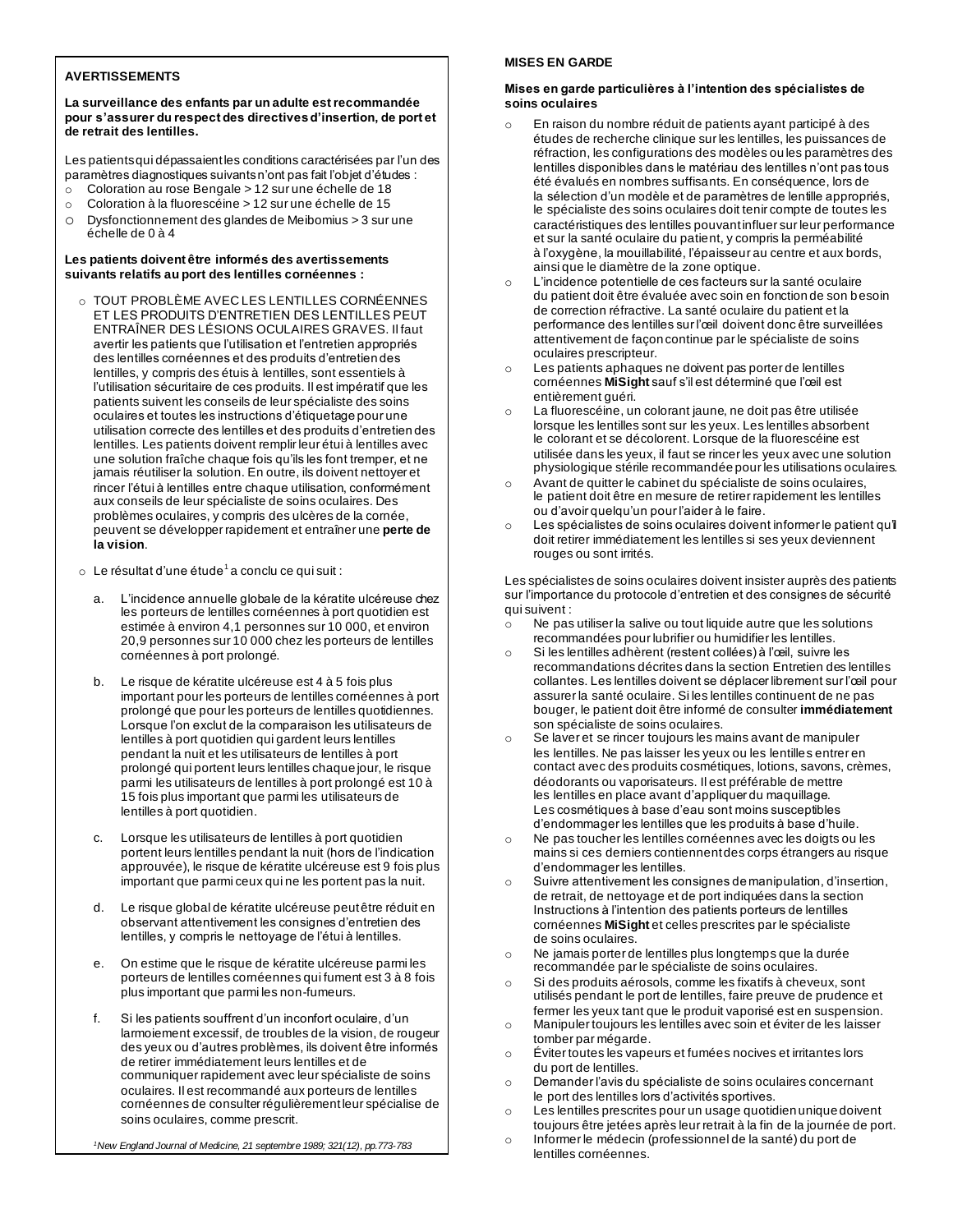- o Ne jamais utiliser de pinces à sourcils ou d'autres accessoires pour retirer les lentilles de leur contenant, à moins qu'ils ne soient spécialement prévus à cet usage. Verser les lentilles dans la main. o Ne pas toucher les lentilles avec les ongles.
- o Communiquer toujours avec le spécialiste de soins oculaires
- avant d'utiliser des médicaments dans les yeux. o Informer toujours l'employeur du port de lentilles cornéennes.
- Certains emplois peuvent exiger l'utilisation d'un équipement de protection oculaire ou que le patient ne porte pas de lentilles cornéennes.
- o Comme pour toute lentille cornéennes, des visites de suivi sont nécessaires pour assurer la santé oculaire du patient. Le patient doit être informé d'un calendrier de visites de suivi recommandées.

# **RÉACTIONS INDÉSIRABLES**

Le patient doit être informé de l'éventualité des problèmes suivants :

- o Picotement, sensation de brûlure ou démangeaison (irritation) des yeux, ou autre douleur oculaire
- o Lentilles moins confortables que lors de la première insertion sur l'œil
- o Sensation d'avoir quelque chose dans l'œil, comme un corps étranger ou une égratignure
- o Larmoiement excessif des yeux
- o Sécrétions anormales des yeux
- o Rougeur des yeux
- o Réduction de l'acuité visuelle
- o Vision floue, arcs-en-ciel ou halos autour des objets
- o Sensibilité à la lumière (photophobie)
- o Sécheresse oculaire

Si le patient constate l'un de ces problèmes, il doit être avisé de :

## o **Retirer immédiatement les lentilles.**

o Si l'inconfort ou le problème s'arrête, inspecter soigneusement les lentilles. Si les lentilles sont endommagées de quelque manière que ce soit, ne pas les remettre sur les yeux. Si le problème persiste, ne pas remettre les lentilles sur les yeux; **retirer immédiatement les lentilles et consulter le spécialiste de soins oculaires**.

Lorsqu'un des problèmes ci-dessus se produit, une affection grave, comme une infection, un ulcère cornéen, une néovascularisation ou une iritis, peut en être la cause. Le patient doit être informé de **ne pas remettre les lentilles sur les yeux et de faire immédiatement appel** à un professionnel pour identifier le problème et se faire traiter rapidement afin d'éviter toute lésion grave des yeux.

## **ADAPTATION**

Les méthodes traditionnelles d'adaptation des lentilles cornéennes s'appliquent à toutes les lentilles **MiSight**. Pour une description détaillée des techniques d'adaptation, se reporter au Professional Fitting and Information Guide (Guide professionnel d'adaptation et d'information) **MiSight**, dont un exemplaire peut être obtenu auprès de :

> CooperVision, Inc. 711 North Road Scottsville, New York 14546, États-Unis 1 800 341-2020

www.coopervision.com

## **CALENDRIER DE PORT**

#### **Les calendriers de port et de remplacement doivent être déterminés par le spécialiste de soins oculaires.** Au début, les patients ont tendance à porter les lentilles trop longtemps. Le spécialiste de soins oculaires doit insister sur l'importance du respect du calendrier initial de port maximal. Les examens réguliers, déterminés par le spécialiste de soins oculaires, sont aussi extrêmement importants.

CooperVision recommande de jeter toutes les lentilles **MiSight**  et de les remplacer par des neuves tous les jours.

PORT QUOTIDIEN UNIQUE : (moins de 24 heures, en état de veille). La durée de port maximale suggérée est :

| Jour | Heures | Jour | Heures           |
|------|--------|------|------------------|
|      | 6      |      | 12               |
| っ    | 8      | 5    | 14               |
| 3    | 10     | 6    | Toute la journée |

Bien que les patients qui souffrent d'inconfort et de symptômes de sécheresse oculaire associés lors du port des lentilles provenant d'un déficit lacrymal par évaporation ou d'un déficit lacrymal aqueux (à l'exception des personnes atteintes du syndrome de Sjögren) peuvent porter ces lentilles plus confortablement par rapport aux autres lentilles cornéennes souples (hydrophiles), la durée de port des lentilles pourrait toutefois être plus courte que chez les patients ne souffrant pas de sécheresse oculaire.

Aucune étude n'a été menée visant à montrer que ces lentilles cornéennes souples peuvent être portées en toute sécurité pendant la nuit.

## **CONSIGNES D'ENTRETIEN DES LENTILLES**

- o Le patient doit toujours disposer en tout temps d'une paire de lentilles de rechange.
- o Se laver, se rincer et se sécher toujours les mains avant de manipuler les lentilles cornéennes.
- o Ne pas utiliser la salive ou tout liquide autre que les solutions recommandées pour lubrifier ou réhumidifier les lentilles. Ne pas mettre les lentilles dans la bouche.
- o Le spécialiste de soins oculaires doit indiquer au patient que le nettoyage ou la désinfection des lentilles jetables n'est pas nécessaire. Les patients doivent toujours jeter les lentilles après leur retrait et disposer de lentilles de rechange ou de lunettes.
- o Les spécialistes de soins oculaires peuvent recommander une solution de lubrification/réhumidification pour humidifier (lubrifier) les lentilles pour qu'elles soient plus confortables à porter.

# **ENTRETIEN DES LENTILLES DESSÉCHÉES (DÉSHYDRATÉES)**

Si une lentille **MiSight** est exposée à l'air lorsqu'elle n'est pas sur l'œil, elle peut se dessécher et devenir fragile. Dans ce cas, jeter simplement la lentille et la remplacer par une neuve.

## **SOINS EN CAS DE LENTILLES COLLANTES (IMMOBILES)**

Si les lentilles deviennent collantes (ne bougent plus ou ne peuvent pas être retirées), le patient doit être informé d'appliquer 2 à 3 gouttes de la solution de lubrification ou de réhumidification recommandée directement dans l'œil et d'attendre que les lentilles commencent à se déplacer librement sur l'œil avant de les retirer. Si les lentilles continuent de coller après plus de 5 minutes, le patient doit communiquer immédiatement avec un spécialiste de soins oculaires.

## **URGENCES**

Le patient doit être informé que si des produits chimiques quelconques (produits ménagers, solutions de jardinage, produits chimiques de laboratoire, etc.) sont projetés dans les yeux, il doit : SE RINCER IMMÉDIATEMENT LES YEUX AVEC DE L'EAU DU ROBINET ET COMMUNIQUER IMMÉDIATEMENT AVEC LE SPÉCIALISTE DE SOINS OCULAIRES OU SE RENDRE SANS DÉLAI AU SERVICE DES URGENCES D'UN CENTRE HOSPITALIER.

## **\* PROCURE DU CONFORT TOUTE LA JOURNÉE**

Pour des renseignements sur l'étude initiale de 3 mois sur le confort des lentilles chez les patients souffrant de sécheresse oculaire, se reporter à la section relative aux résultats de l'essai clinique du Professional Fitting and Information Guide (Guide professionnel d'adaptation et d'information) ou à Lemp MA et coll. « Omafilcon A (Proclear) soft contact lenses in a dry-eye population. » *CLAO J*, 1999; 25 (1) : 40-47